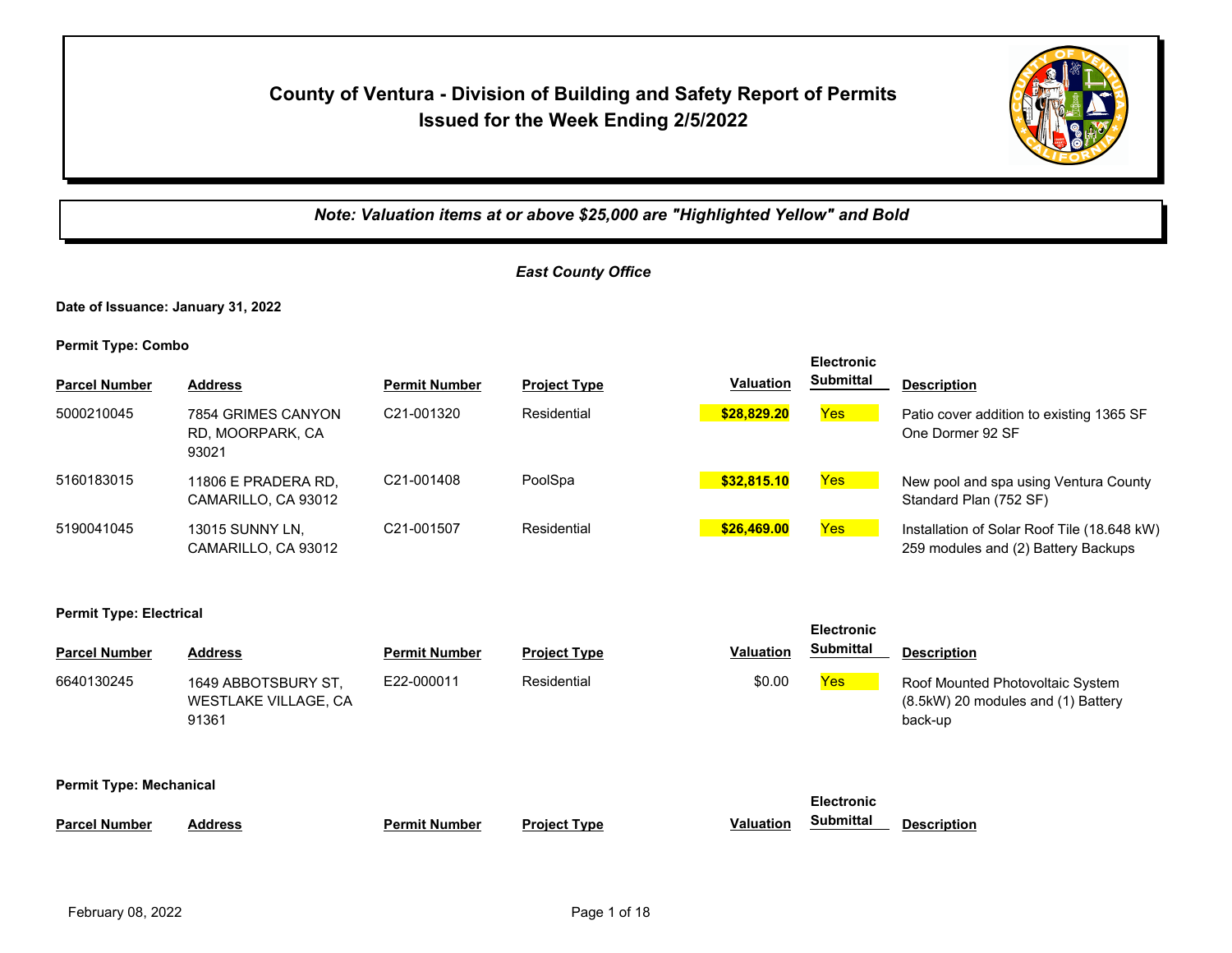## *East County Office*

**Date of Issuance: January 31, 2022**

**Permit Type: Mechanical**

| <b>Parcel Number</b><br>6850363185 | <b>Address</b><br>5160 PESTO WY, OAK<br>PARK, CA 91377 | <b>Permit Number</b><br>M22-000029 | <b>Project Type</b><br>Residential | <b>Valuation</b><br>\$0.00 | <b>Electronic</b><br><b>Submittal</b><br>No | <b>Description</b><br>Replace FAU and Condenser in Same<br>location<br>No Duct work                  |
|------------------------------------|--------------------------------------------------------|------------------------------------|------------------------------------|----------------------------|---------------------------------------------|------------------------------------------------------------------------------------------------------|
| <b>Permit Type: Plumbing</b>       |                                                        |                                    |                                    |                            | <b>Electronic</b>                           |                                                                                                      |
| <b>Parcel Number</b>               | <b>Address</b>                                         | <b>Permit Number</b>               | <b>Project Type</b>                | <b>Valuation</b>           | <b>Submittal</b>                            | <b>Description</b>                                                                                   |
| 8000101125                         | 5 SABRA AV. OAK PARK.<br>CA 91377                      | P22-000020                         | Residential                        | \$0.00                     | No                                          | Trenchless sewer repair approx. 40ft<br>2ft outside (Sewer Connection) structure<br>to property line |

#### **Date of Issuance: February 01, 2022**

#### **Permit Type: Building**

| <b>Parcel Number</b> | <b>Address</b>                              | <b>Permit Number</b> | <b>Project Type</b>           | <b>Valuation</b> | <b>Electronic</b><br>Submittal | <b>Description</b>                                                                                                   |
|----------------------|---------------------------------------------|----------------------|-------------------------------|------------------|--------------------------------|----------------------------------------------------------------------------------------------------------------------|
| 5160150465           | 2757 N LAS POSAS CR,<br>CAMARILLO, CA 93012 | B22-000053           | <b>Residential Alteration</b> | \$20,400.00      | No                             | Remove approx. 4000 sq ft clay tile and<br>underlayment<br>Install New underlayment and reset<br>existing tile.      |
| 6680315075           | 591 BELLA DR.<br>NEWBURY PARK, CA<br>91320  | B22-000061           | <b>Residential Alteration</b> | \$4,928,40       | No                             | Replace 5 Windows and 1 Sliding door<br>with retrofit replacement type<br>58 sq ft Window and 123 sq ft sliding door |
| 6850211375           | 5505 BROMELY DR, OAK<br>PARK, CA 91377      | B22-000062           | <b>Residential Alteration</b> | \$1.709.40       | No                             | Replace 4 Windows same size w/retrofit<br>type<br>77 Total sq ft                                                     |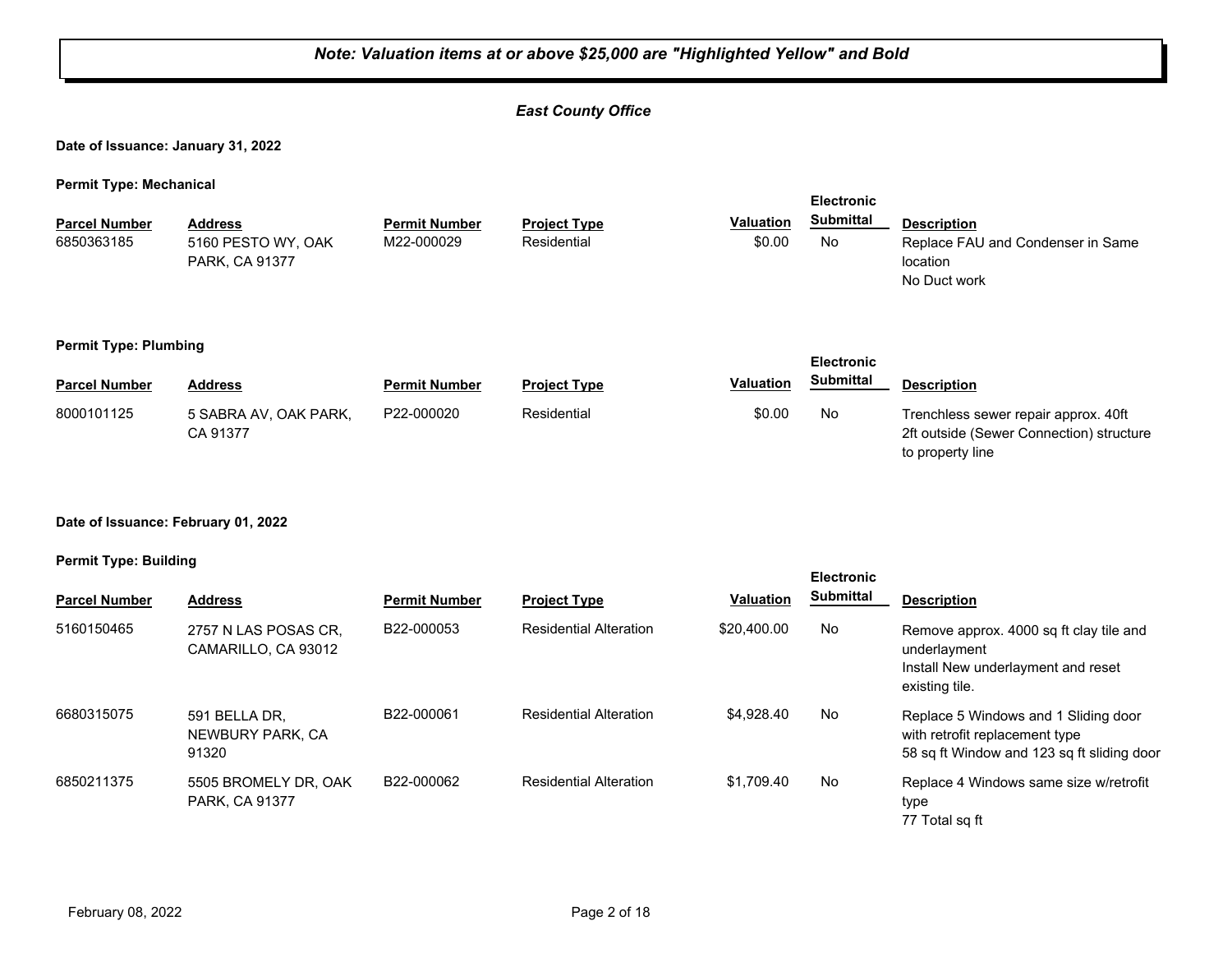## *East County Office*

#### **Date of Issuance: February 01, 2022**

#### **Permit Type: Electrical**

| .  . , <b>,</b>      |                                                  |                      |                     |                  | <b>Electronic</b> |                                                                                                      |
|----------------------|--------------------------------------------------|----------------------|---------------------|------------------|-------------------|------------------------------------------------------------------------------------------------------|
| <b>Parcel Number</b> | <b>Address</b>                                   | <b>Permit Number</b> | <b>Project Type</b> | <b>Valuation</b> | Submittal         | <b>Description</b>                                                                                   |
| 6850192245           | 5172 WAGNER WY, OAK<br>PARK, CA 91377            | E22-000067           | Residential         | \$0.00           | No                | Photovoltaic system installation 7.92kw<br>roof mount<br>100amp combiner panel and monitoring<br>box |
| 6850205115           | 1263 HIDDEN SPRINGS<br>AV, OAK PARK, CA<br>91377 | E22-000068           | Residential         | \$0.00           | No                | Photovoltaic installation 8.64kw roof<br>mount<br>100amp combiner panel and monitoring<br>module     |

#### **Date of Issuance: February 02, 2022**

#### **Permit Type: Combo**

|                      |                                                            |                      |                     |                  | <b>Electronic</b> |                                                                                                                                                                                                                |
|----------------------|------------------------------------------------------------|----------------------|---------------------|------------------|-------------------|----------------------------------------------------------------------------------------------------------------------------------------------------------------------------------------------------------------|
| <b>Parcel Number</b> | <b>Address</b>                                             | <b>Permit Number</b> | <b>Project Type</b> | <b>Valuation</b> | <b>Submittal</b>  | <b>Description</b>                                                                                                                                                                                             |
| 6950322025           | 992 RAVENSBURY ST,<br><b>WESTLAKE VILLAGE, CA</b><br>91361 | C22-000084           | Residential         | \$0.00           | <b>Yes</b>        | Installation of a new 22kW emergency<br>standby generator fueled by low pressure<br>natural gas outlet. Installing 100amp<br>generac automatic transfer switch and<br>100amp generac automatic transfer switch |

with built-in load center.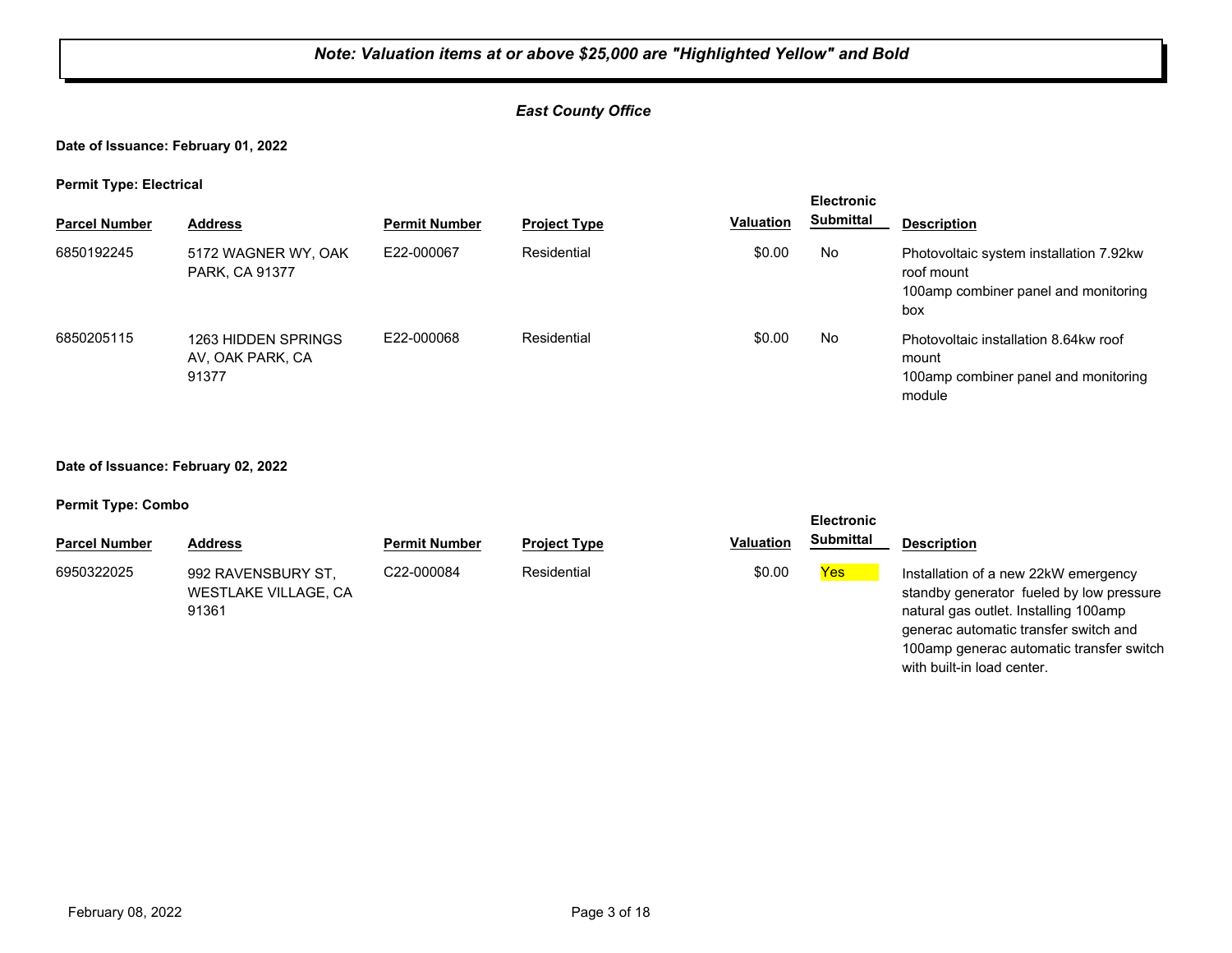## *East County Office*

#### **Date of Issuance: February 02, 2022**

#### **Permit Type: Electrical**

|                      |                                                 |                      |                     |                  |                  | <b>Electronic</b>                                                                                 |  |  |
|----------------------|-------------------------------------------------|----------------------|---------------------|------------------|------------------|---------------------------------------------------------------------------------------------------|--|--|
| <b>Parcel Number</b> | <b>Address</b>                                  | <b>Permit Number</b> | <b>Project Type</b> | <b>Valuation</b> | <b>Submittal</b> | <b>Description</b>                                                                                |  |  |
| 6150500155           | 2801 MADERA RD, SIMI<br><b>VALLEY, CA 93065</b> | E22-000056           | Industrial          | \$475.50         | No               | Install approx. 2000 ft of 4in PVC Conduit<br>Waste Management Facility-Reference<br>EST-C21-1486 |  |  |
| 5030020380           | 6767 MARTINIQUE DR.<br>MOORPARK, CA 93021       | E22-000066           | AG                  | \$0.00           | No               | Replace 200 amp 240/480y panel for AG<br>Well Pump                                                |  |  |
|                      |                                                 |                      |                     |                  |                  | AG Well Pump Address: 6989 Martinique<br>- Meter Release to reference this address                |  |  |

#### **Date of Issuance: February 03, 2022**

| <b>Parcel Number</b> | <b>Address</b>                            | <b>Permit Number</b>    | <b>Project Type</b> | Valuation    | <b>Electronic</b><br><b>Submittal</b> | <b>Description</b>                                                                                                                                                  |
|----------------------|-------------------------------------------|-------------------------|---------------------|--------------|---------------------------------------|---------------------------------------------------------------------------------------------------------------------------------------------------------------------|
| 6850322375           | 579 KELLWOOD CT, OAK<br>PARK, CA 91377    | C <sub>21</sub> -000939 | <b>NSFR</b>         | \$382.702.30 | Yes                                   | Woolsey Fire Rebuild SAP18-00206 RD<br>100%<br>NSFR 2588 SF attached garage 403, one<br>fireplace PREFAB, includes electrical<br>plumbing and mechanical system fee |
| 6850322365           | 5060 CHURCHWOOD DR.<br>OAK PARK, CA 91377 | C21-000942              | <b>NSFR</b>         | \$386,920.30 | Yes                                   | Woolsey fire rebuild SAP18-00204 Red<br>$100 \%$<br>NSFR 2618 SF with 403 SF attached<br>garage. Fireplace<br>Includes M/E/Ps system fee<br>Original SFD 2382 SF    |
| 8010191025           | 6641 OAK FOREST DR.<br>OAK PARK, CA 91377 | C22-000055              | PoolSpa             | \$13,807.60  | No                                    | Replaster existing pool and spa                                                                                                                                     |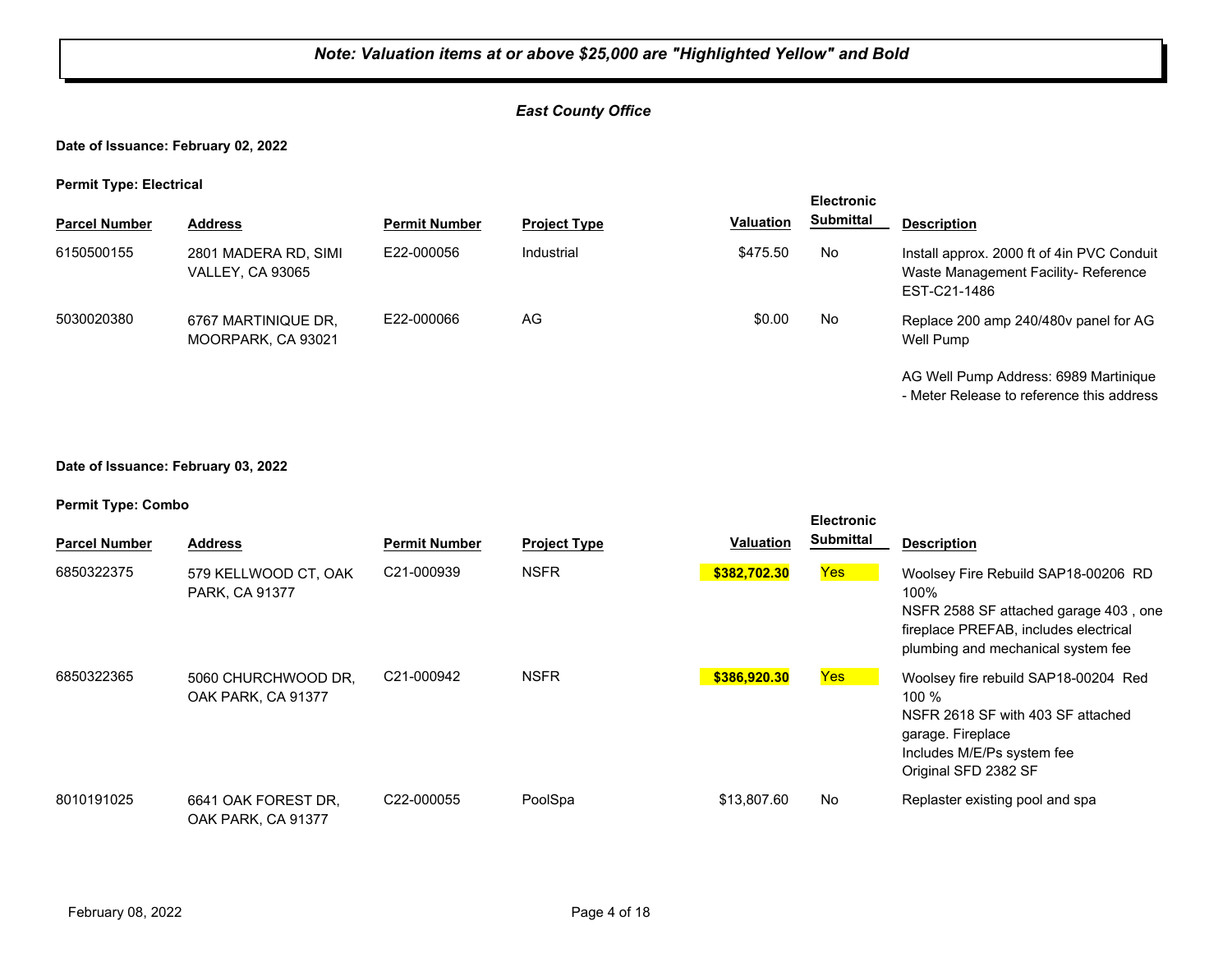## *East County Office*

**Date of Issuance: February 03, 2022**

**Permit Type: Mechanical**

| <b>Parcel Number</b> | <b>Address</b>                                     | <b>Permit Number</b> | <b>Project Type</b> | <b>Valuation</b> | <b>Electronic</b><br><b>Submittal</b> | <b>Description</b> |
|----------------------|----------------------------------------------------|----------------------|---------------------|------------------|---------------------------------------|--------------------|
| 6950254015           | 2279 STAFFORD RD.<br>WESTLAKE VILLAGE, CA<br>91361 | M22-000033           | Residential         | \$0.00           | Yes                                   | C/O FAU            |

#### **Permit Type: Plumbing**

| .                    | . .                                                     |                      |                     |                  | <b>Electronic</b> |                                                 |
|----------------------|---------------------------------------------------------|----------------------|---------------------|------------------|-------------------|-------------------------------------------------|
| <b>Parcel Number</b> | <b>Address</b>                                          | <b>Permit Number</b> | <b>Project Type</b> | <b>Valuation</b> | <b>Submittal</b>  | <b>Description</b>                              |
| 5500083045           | 11041 E LAS POSAS RD,<br>SANTA ROSA VALLEY.<br>CA 93012 | P22-000003           | Residential         | \$0.00           | No                | REPLACE WATER HEATER IN SAME<br><b>LOCATION</b> |
| 6680123145           | 779 GERST, NEWBURY<br>PARK, CA 91320                    | P22-000017           | Residential         | \$0.00           | No                | Replace Water Heater in same location           |

**Date of Issuance: February 04, 2022**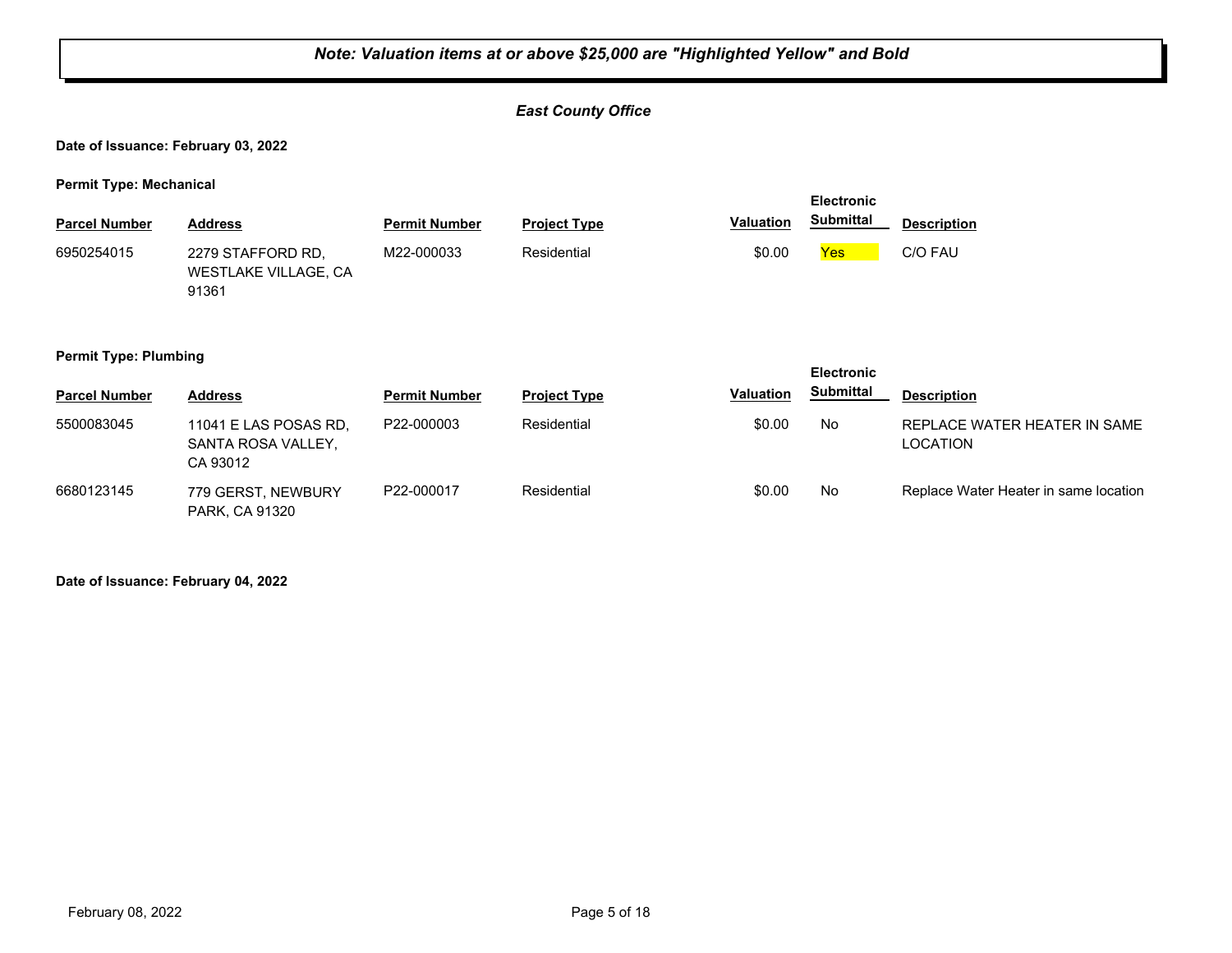## *East County Office*

**Date of Issuance: February 04, 2022**

**Permit Type: Combo**

| . .<br><b>Parcel Number</b> | <b>Address</b>                          | <b>Permit Number</b>    | <b>Project Type</b> | <b>Valuation</b> | <b>Electronic</b><br><b>Submittal</b> | <b>Description</b>                                                                                                                                                                                                                                                                                                                                     |
|-----------------------------|-----------------------------------------|-------------------------|---------------------|------------------|---------------------------------------|--------------------------------------------------------------------------------------------------------------------------------------------------------------------------------------------------------------------------------------------------------------------------------------------------------------------------------------------------------|
| 6850207375                  | 1296 DUBONNET CT.<br>OAK PARK, CA 91377 | C <sub>21</sub> -001226 | Residential         | \$70,447.80      | <b>Yes</b>                            | Guest suite addition 286 SF, remodel<br>bathrooms and laundry room 191 SF.<br>Remodel Kitchen 200 SF, remodel living<br>area 100 SF. Replace a kitchen window<br>12 SF, 2 sliding door 98 SF, exterior 43<br>LF, interior wall 53 LF.<br>63 Electrical switch/ light/ receptacles, 1<br>subpanel. dryer vent, 3 exhaust fans, 11<br>plumbing fixtures. |

#### **Permit Type: Electrical**

| <b>Parcel Number</b> | <b>Address</b>                               | <b>Permit Number</b> | <b>Project Type</b> | <b>Valuation</b> | <b>Submittal</b> | <b>Description</b>                    |
|----------------------|----------------------------------------------|----------------------|---------------------|------------------|------------------|---------------------------------------|
| 6850312155           | 4831 ALIANO DR, OAK<br><b>PARK, CA 91377</b> | E22-000072           | Residential         | \$0.00           | Yes              | Installing Electrical Vehicle Charger |

**East County Office Valuation Subtotal: \$969,504.60**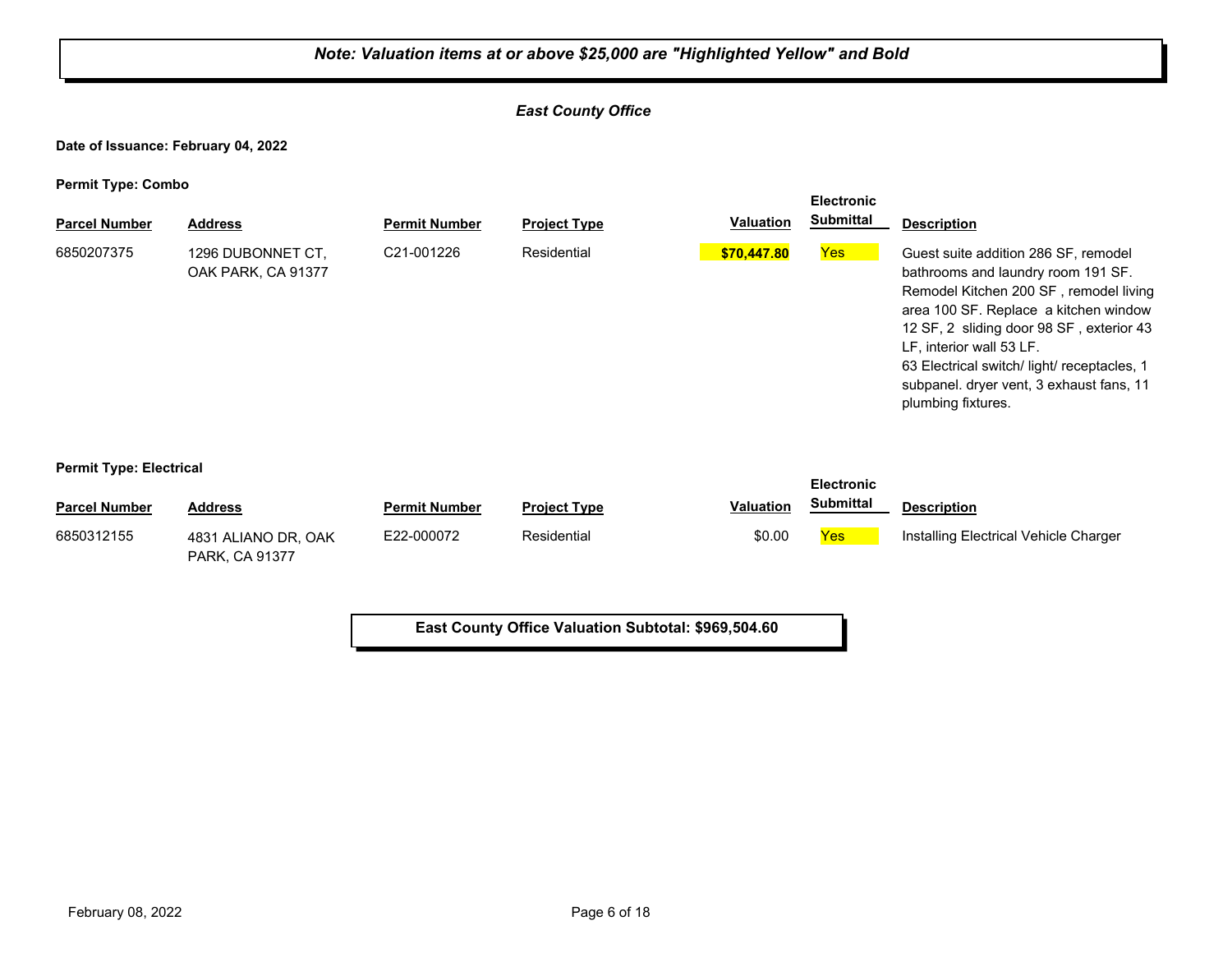## *West County Office*

**Date of Issuance: January 31, 2022**

**Permit Type: Building**

| . .                  |                                                |                      |                              |                  | <b>Electronic</b> |                                                                                                                                                                                                       |
|----------------------|------------------------------------------------|----------------------|------------------------------|------------------|-------------------|-------------------------------------------------------------------------------------------------------------------------------------------------------------------------------------------------------|
| <b>Parcel Number</b> | <b>Address</b>                                 | <b>Permit Number</b> | <b>Project Type</b>          | <b>Valuation</b> | <b>Submittal</b>  | <b>Description</b>                                                                                                                                                                                    |
| 1100261060           | 5753 N GREENTREE DR,<br><b>SOMIS, CA 93066</b> | B21-000919           | <b>Residential Accessory</b> | \$5,856.00       | Yes <sub>l</sub>  | Rev. C20-521: Extend existing 100SF<br>deck by adding 240SF deck totaling<br>340SF.                                                                                                                   |
| 1450121010           | 3070 CORTEZ ST.<br>OXNARD, CA 93036            | B22-000063           | Demo                         | \$0.00           | No                | Demolition of shed conversion to dwelling -<br>completely remove shed and all utilities to<br>the shed, removal of conduit, washer and<br>dryer - Refer to CV21-0500 and<br>CV20-0101 - 30 Day Permit |

#### **Permit Type: Electrical**

|                      |                                                               |                      |                     |                  | <b>Electronic</b> |                                                                              |
|----------------------|---------------------------------------------------------------|----------------------|---------------------|------------------|-------------------|------------------------------------------------------------------------------|
| <b>Parcel Number</b> | <b>Address</b>                                                | <b>Permit Number</b> | <b>Project Type</b> | <b>Valuation</b> | Submittal         | <b>Description</b>                                                           |
| 0400030115           | 14665 OJAI-SANTA<br>PAULA RD, SANTA<br><b>PAULA, CA 93060</b> | E21-001017           | Residential         | \$0.00           | Yes               | Install new tesla power wall and roof<br>mounted solar PV 3.6kw, 10 modules. |
| 0170180020           | 242 ENCINAL AV, OJAI,<br>CA 93023                             | E21-001203           | Residential         | \$0.00           | No.               | Installation of roof mounted PV system,<br>5.11 KW and 14 panels             |
| 1510012055           | 790 W LOOP DR.<br>CAMARILLO, CA 93010                         | E22-000039           | Residential         | \$0.00           | No.               | Upgrade main electrical panel from<br>100amp to 200amps.                     |

#### **Date of Issuance: February 01, 2022**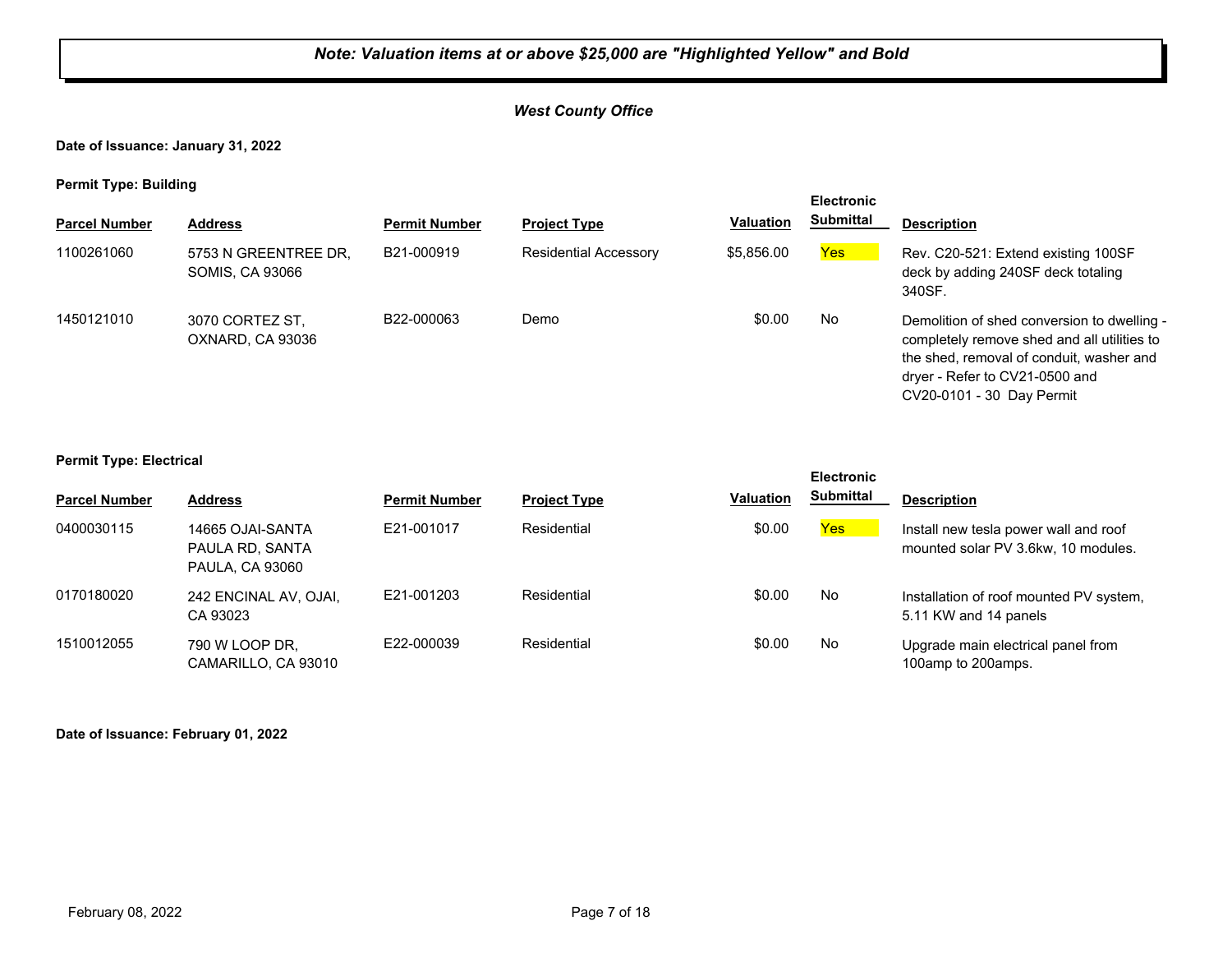## *West County Office*

## **Date of Issuance: February 01, 2022**

**Permit Type: Building**

|                      |                                                |                      |                               |                  | <b>Electronic</b> |                                                                                                            |
|----------------------|------------------------------------------------|----------------------|-------------------------------|------------------|-------------------|------------------------------------------------------------------------------------------------------------|
| <b>Parcel Number</b> | <b>Address</b>                                 | <b>Permit Number</b> | <b>Project Type</b>           | <b>Valuation</b> | <b>Submittal</b>  | <b>Description</b>                                                                                         |
| 0340131075           | 530 N VENTURA AV, OAK<br><b>VIEW, CA 93022</b> | B21-000668           | Demo                          | \$0.00           | Yes               | demolition of two existing buildings and<br>associated parking lots                                        |
| 0330301055           | 250 ALTO DR, OAK VIEW,<br>CA 93022             | B22-000064           | <b>Residential Alteration</b> | \$7,748.00       | No                | Remove and Reroof 4,100 sq. ft. of comp<br>shingles on dwelling and attached garage,<br>replace 1 skylight |
| 2060167150           | 129 SANTA PAULA AV.<br>OXNARD, CA 93035        | B22-000065           | <b>Residential Alteration</b> | \$2,890.00       | No                | Reroof house, 1700 SF, remove existing<br>and apply comp shingles                                          |
| 1580041065           | 142 GARDENIA AV,<br>CAMARILLO, CA 93010        | B22-000066           | <b>Residential Alteration</b> | \$4,080.00       | No                | Reroof 2,400SF comp shingles to existing<br>dwelling.                                                      |
| 1550091065           | 274 W HIGHLAND DR.<br>CAMARILLO, CA 93010      | B22-000067           | <b>Residential Alteration</b> | \$6,120.00       | No                | Reroof 3,600SF comp shingles to existing<br>dwelling.                                                      |
| 1090360185           | 437 DESEO AV.<br>CAMARILLO, CA 93010           | B22-000068           | <b>Residential Alteration</b> | \$20,400.00      | No                | Reroof 4,000SF tile re-set. Replace<br>underlayment and reinstall/ secure tiles.                           |
| 7000200765           | 11834 PACIFIC COAST<br>HY, MALIBU, CA 90265    | B22-000070           | <b>Residential Alteration</b> | \$8,170.00       | No                | Reroof house and attached garage, 4300<br>SF, remove existing and apply torch down<br>roof                 |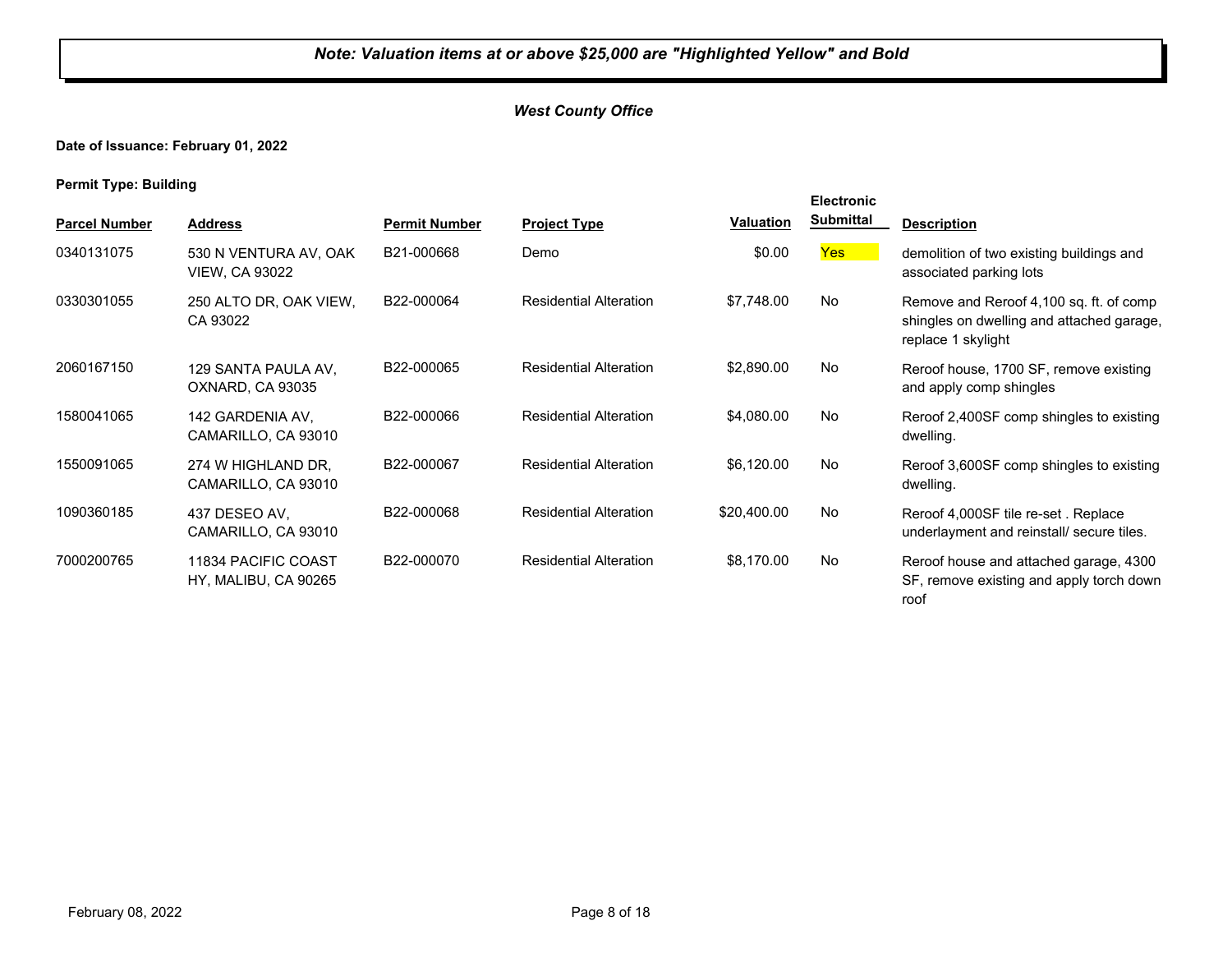## *West County Office*

## **Date of Issuance: February 01, 2022**

|                      |                                             |                      |                     |                  | <b>Electronic</b> |                                                                                                                                                                                                                               |
|----------------------|---------------------------------------------|----------------------|---------------------|------------------|-------------------|-------------------------------------------------------------------------------------------------------------------------------------------------------------------------------------------------------------------------------|
| <b>Parcel Number</b> | <b>Address</b>                              | <b>Permit Number</b> | <b>Project Type</b> | <b>Valuation</b> | <b>Submittal</b>  | <b>Description</b>                                                                                                                                                                                                            |
| 1520332055           | 42 ALVISO DR.<br>CAMARILLO, CA 93010        | C21-001366           | Residential         | \$7,210.50       | Yes               | Remodel master bathroom, convert<br>laundry room to wine room and convert<br>closet into laundry room                                                                                                                         |
| 0560091075           | 697 CHURCH ST,<br>FILLMORE, CA 93015        | C21-001442           | Residential         | \$570.60         | No                | Remodel downstairs bathroom, install wall<br>heater and sink in basement, relocated<br>waste and water lines, misc. electrical.<br>*Revised 2/1/22, add vs remodel<br>basement bathroom, add laundry utilities<br>in basement |
| 1090323035           | 1288 VISTA DEL CIMA,<br>CAMARILLO, CA 93010 | C21-001505           | Residential         | \$0.00           | <b>Yes</b>        | Install (1) 24KW generac emergency<br>standby generator being fueled by low<br>pressure natural gas outlet. Install (1)<br>200amp generac automatic transfer<br>switch.                                                       |
| 1580093045           | 59 ESTABAN DR.<br>CAMARILLO, CA 93010       | C22-000067           | Residential         | \$5,072.00       | No                | kitchen and 2 bathroom remodel; replace<br>2 vanities, 1 kitchen sink 2 tubs and<br>valves, replace electrical fixtures                                                                                                       |
| 1070130225           | 501 E LA LOMA AV,<br>SOMIS, CA 93066        | C22-000070           | Residential         | \$475.50         | No                | Bathroom remodel- 1 shower, 1- toilet & 2-<br>sinks vanity                                                                                                                                                                    |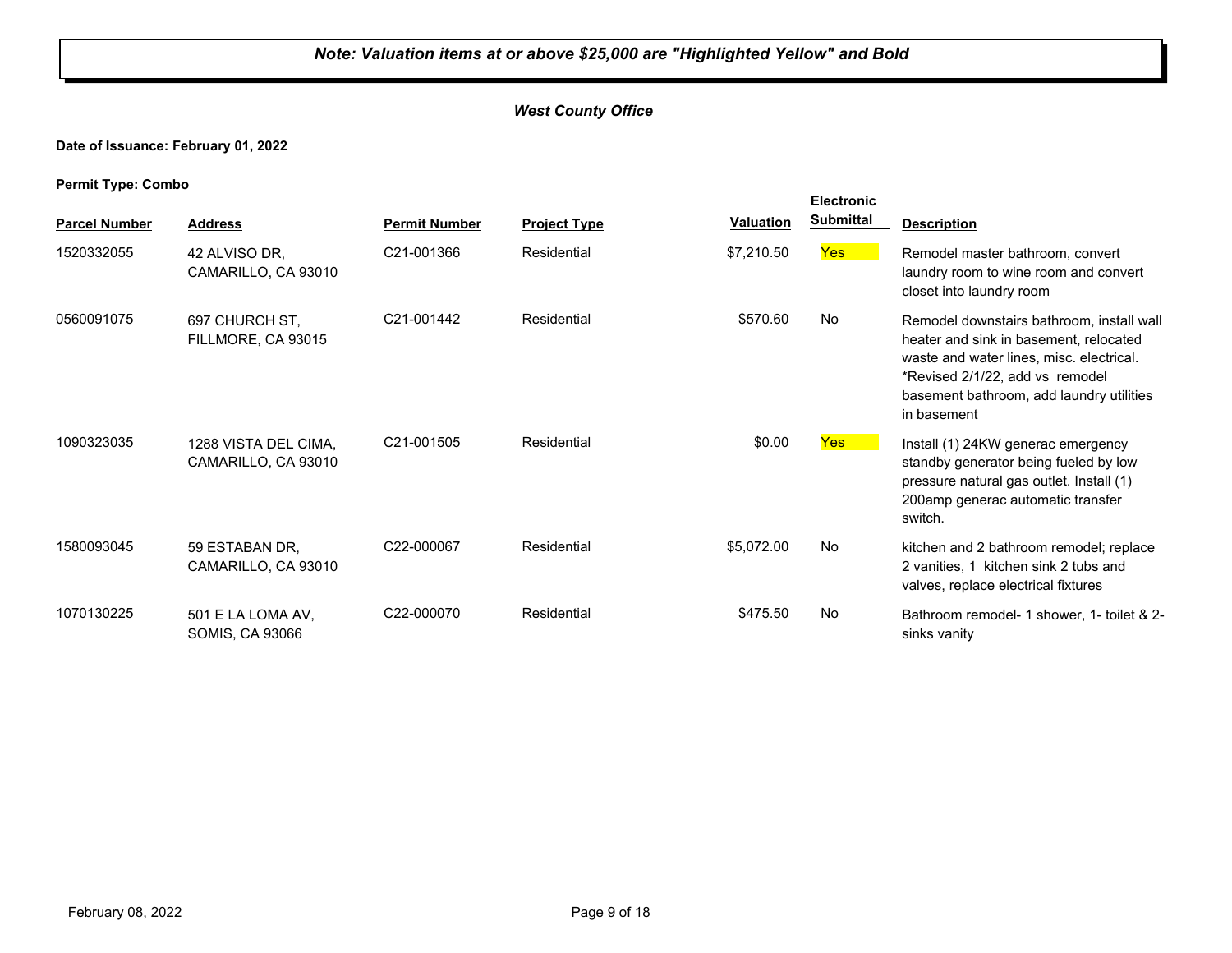## *West County Office*

#### **Date of Issuance: February 01, 2022**

#### **Permit Type: Electrical**

| . .                  |                                               |                      |                     |           | <b>Electronic</b> |                                                                                                                                                             |
|----------------------|-----------------------------------------------|----------------------|---------------------|-----------|-------------------|-------------------------------------------------------------------------------------------------------------------------------------------------------------|
| <b>Parcel Number</b> | <b>Address</b>                                | <b>Permit Number</b> | <b>Project Type</b> | Valuation | <b>Submittal</b>  | <b>Description</b>                                                                                                                                          |
| 0340220185           | 10625 ENCINO DR, OAK<br><b>VIEW, CA 93022</b> | E21-001057           | Residential         | \$0.00    | Yes               | Install (2) Tesla Powerwall battery backup<br>to existing 200A main service panel. No<br>solar. Relocated existing loads to new<br>125A backup loads panel. |
| 0330420035           | 11278 N VENTURA AV,<br>OJAI, CA 93023         | E22-000057           | Residential         | \$0.00    | Yes               | Install flush roof mounted solar PV - 18<br>panels, 6.39 kW; Install flush roof mounted<br>solar PV - 18 panels, 6.39 kW;<br>1 inverter                     |
| 0180112170           | 1254 CRUZERO ST, OJAI,<br>CA 93023            | E22-000058           | Residential         | \$0.00    | <b>Yes</b>        | Roof-mounted solar PV install, 6.0 kw, 16<br>modules.                                                                                                       |
| 0600065175           | 7038 OXNARD AV,<br>VENTURA, CA 93001          | E22-000063           | Residential         | \$0.00    | No                | Emergency repair- Replace electrical<br>panel in the same location 100amps.                                                                                 |
| 0630172170           | 230 HOLT ST, VENTURA,<br>CA 93001             | E22-000064           | Residential         | \$0.00    | No                | Remove old 100 amp meter and install<br>new 200 amp meter panel                                                                                             |
| 0180090200           | 920 EL CENTRO ST, OJAI,<br>CA 93023           | E22-000065           | Residential         | \$0.00    | Yes <sup>1</sup>  | Installation of roof mounted PV system,<br>6.035 KW and 17 panels                                                                                           |

#### **Permit Type: Mechanical**

| <b>Parcel Number</b> | <b>Address</b>                      | <b>Permit Number</b> | <b>Project Type</b> | <b>Valuation</b> | <b>Submittal</b> | <b>Description</b>                                                  |
|----------------------|-------------------------------------|----------------------|---------------------|------------------|------------------|---------------------------------------------------------------------|
| 0330082080           | 717 VILLANOVA RD,<br>OJAI. CA 93023 | M21-000314           | Residential         | \$0.00           | No               | Replace A/C same location (rear yard) coil<br>same location (attic) |
| 0330082080           | 717 VILLANOVA RD,<br>OJAI, CA 93023 | M22-000031           | Residential         | \$0.00           | No               | Replace A/C condenser in same location                              |

**Electronic**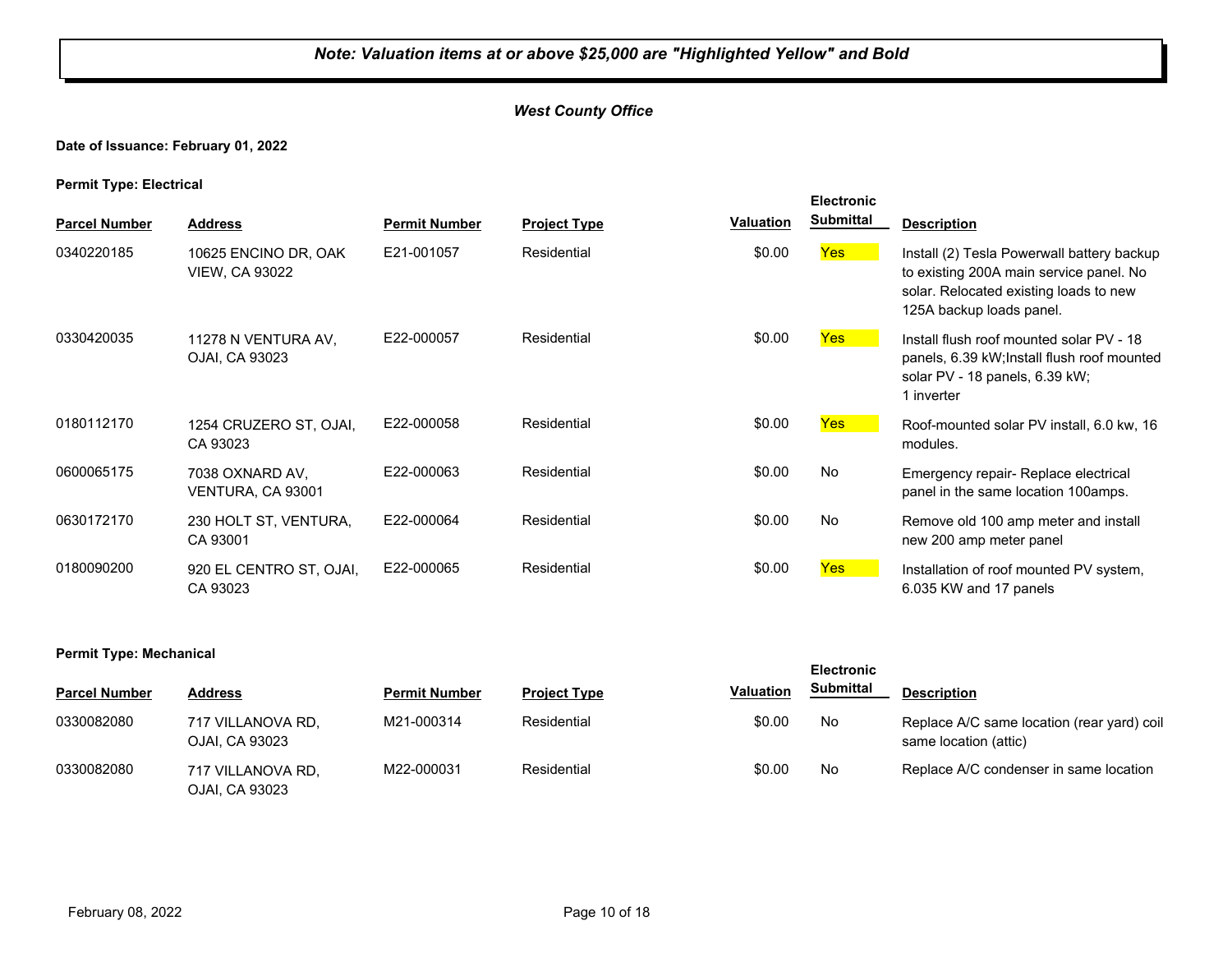## *Note: Valuation items at or above \$25,000 are "Highlighted Yellow" and Bold West County Office* **Date of Issuance: February 01, 2022 Permit Type: Plumbing Parcel Number Address <b>Permit Number Project Type Valuation Submittal** Description **Electronic Submittal** 1520331045 43 ALVISO DR, P22-000010 Residential \$0.00 No CAMARILLO, CA 93010 P22-000010 Residential **Replace Water heater, same location,** \$0.00 No Replace water heater, same location, garage **Date of Issuance: February 02, 2022 Permit Type: Building Parcel Number Address <b>Permit Number Project Type Valuation Submittal** Description **Electronic Submittal** 1080150385 6909 SOLANO VERDE B21-000922 Residential Accessory \$9,002.40 <mark>Yes</mark> DR, SOMIS, CA 93066 B21-000922 Residential Accessory \$9,002.40 Yes Construction of a new retaining wall. Retaining wall will be 62' long and

retaining a maximum height of 5.5'. 2060262400 123 LOS ALTOS ST, B21-001077 Commercial \$2,380.00 No OXNARD, CA 93035 B21-001077 Commercial \$2,380.00 No Reroof 1,400SFcomp shingles to match existing.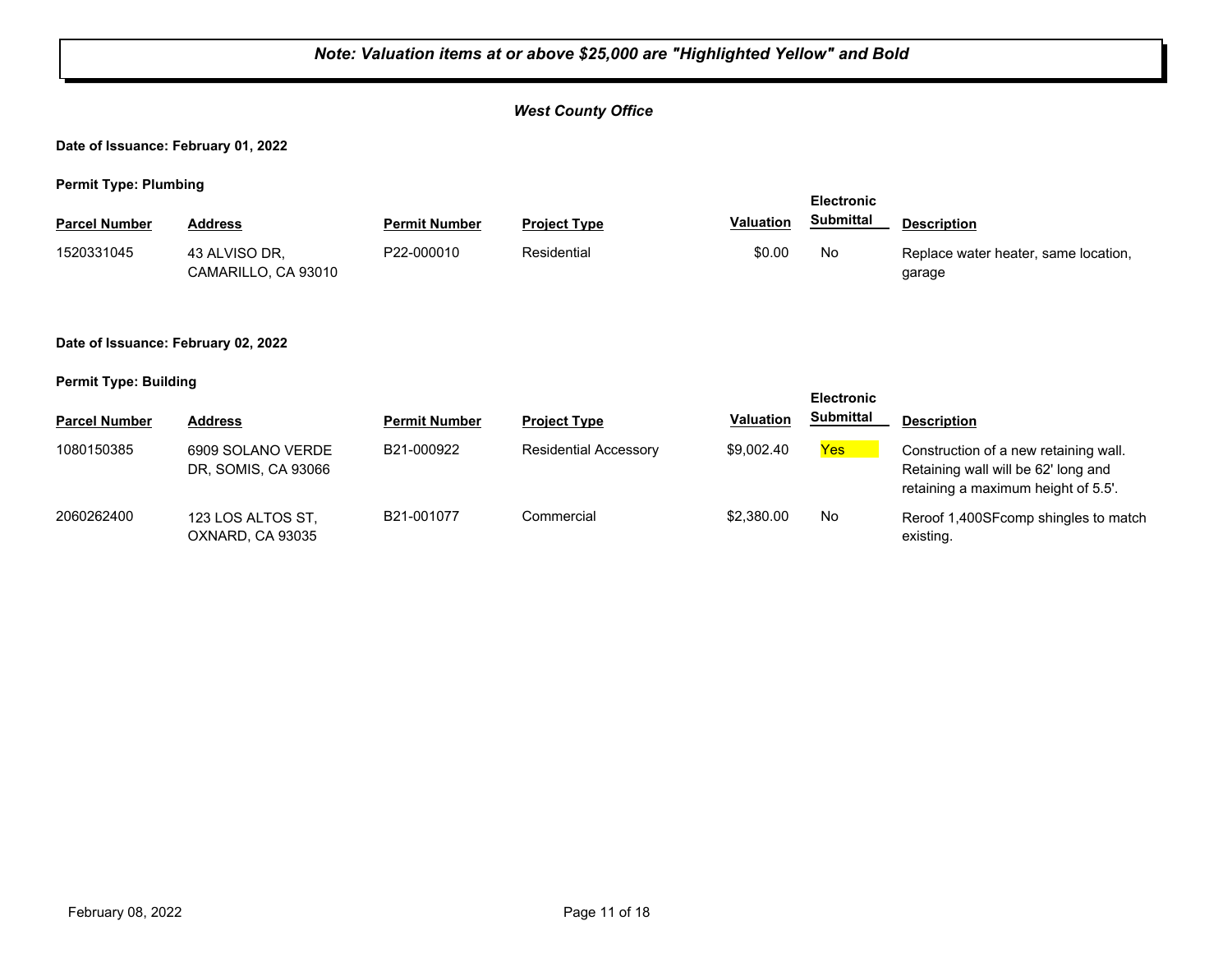## *West County Office*

#### **Date of Issuance: February 02, 2022**

**Permit Type: Combo**

|                      |                                                 |                         |                     | <b>Valuation</b> | <b>Electronic</b><br>Submittal |                                                                                                                                                                        |
|----------------------|-------------------------------------------------|-------------------------|---------------------|------------------|--------------------------------|------------------------------------------------------------------------------------------------------------------------------------------------------------------------|
| <b>Parcel Number</b> | <b>Address</b>                                  | <b>Permit Number</b>    | <b>Project Type</b> |                  |                                | <b>Description</b>                                                                                                                                                     |
| 0110240065           | 12412 LINDA FLORA DR.<br>OJAI, CA 93023         | C21-000653              | <b>NSFR</b>         | \$647,712.00     | Yes                            | Single family dwelling, 4,225sf, attached<br>garage 794 sf, patio 632 sf, covered porch<br>272 sf, deck 70 sf                                                          |
| 0100170060           | 547 FAIRVIEW RD, OJAI,<br>CA 93023              | C <sub>21</sub> -001295 | PoolSpa             | \$32,815.10      | <b>Yes</b>                     | Construction of new pool and spa using<br>county standard plan #6-2019 along with<br>detail #271-60 for footing surcharge and<br>detail #672 for automatic pool cover. |
| 0990050095           | 600 TODD RD. VENTURA<br><b>COUNTY, CA 99999</b> | C22-000007              | Commercial          | \$0.00           | <b>Yes</b>                     | Ventura County-Todd Road Jail, replace<br>(2) roof top units                                                                                                           |
| 0410220070           | 367 HALL RD, SANTA<br><b>PAULA, CA 93060</b>    | C22-000060              | Residential         | \$0.00           | <b>Yes</b>                     | new 400 amp panel and a thirty horse<br>power booster pump                                                                                                             |
| 0600390485           | 4062 FARIA RD.<br>VENTURA, CA 93001             | C22-000083              | PoolSpa             | \$2,136.20       | <b>Yes</b>                     | New above ground portal spa, with<br>electrical hook up.                                                                                                               |

#### **Permit Type: Electrical**

| <b>Parcel Number</b> | <b>Address</b>                                                                                | <b>Permit Number</b> | <b>Project Type</b> | <b>Valuation</b> | <b>Submittal</b> | <b>Description</b>                           |
|----------------------|-----------------------------------------------------------------------------------------------|----------------------|---------------------|------------------|------------------|----------------------------------------------|
| 0180211125           | 1276 W CAMILLE DR.<br>OJAI, CA 93023                                                          | E21-001202           | Residential         | \$0.00           | Yes              | Installation o<br>8.05KW, 23<br>up system.   |
| 1520061335           | 20 VIENTOS RD.<br>CAMARILLO, CA 93010<br>20 VIENTOS RD.<br><b>VENTURA COUNTY, CA</b><br>99999 | E22-000025           | Residential         | \$0.00           | Yes              | Installation o<br>8.5KW, with<br>powerwalls. |

| Permit Number | <b>Project Type</b> | <b>Valuation</b> | <b>Electronic</b><br><b>Submittal</b> | <b>Description</b>                                                                                |
|---------------|---------------------|------------------|---------------------------------------|---------------------------------------------------------------------------------------------------|
| E21-001202    | Residential         | \$0.00           | <b>Yes</b>                            | Installation of a roof mounted solar PV<br>8.05KW, 23 modules. New battery back<br>up system.     |
| E22-000025    | Residential         | \$0.00           | Yes                                   | Installation of a roof mounted solar PV<br>8.5KW, with 20 modules. Install 2 tesla<br>powerwalls. |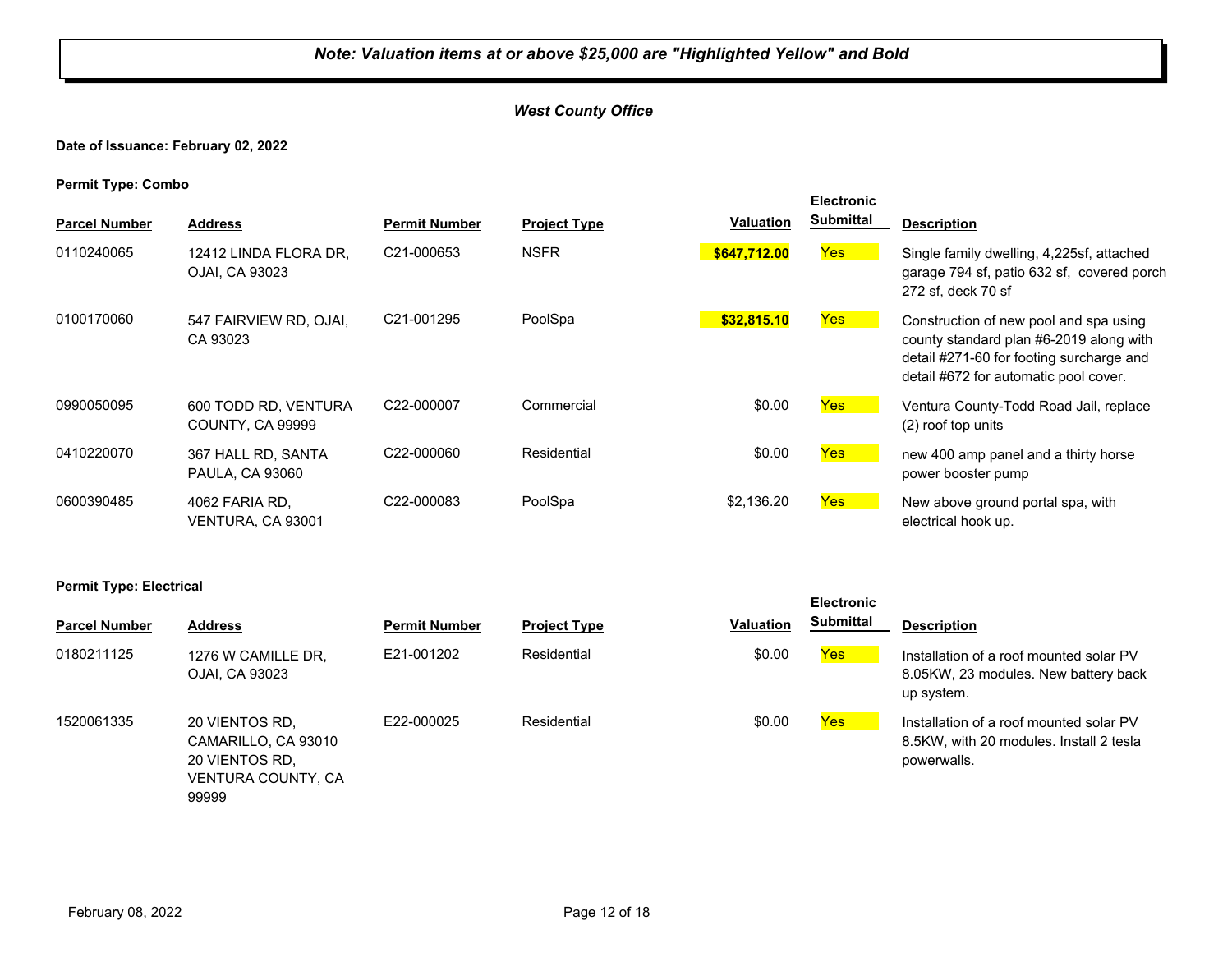## *West County Office*

**Date of Issuance: February 03, 2022**

**Permit Type: Building**

|                      |                                               |                      |                               |                  | <b>Electronic</b> |                                                                                                  |
|----------------------|-----------------------------------------------|----------------------|-------------------------------|------------------|-------------------|--------------------------------------------------------------------------------------------------|
| <b>Parcel Number</b> | <b>Address</b>                                | <b>Permit Number</b> | <b>Project Type</b>           | <b>Valuation</b> | <b>Submittal</b>  | <b>Description</b>                                                                               |
| 0340240145           | 11153 ENCINO DR, OAK<br><b>VIEW. CA 93022</b> | B22-000071           | <b>Residential Alteration</b> | \$17,850,00      | No                | Reroof house and attached garage, 3500<br>SF, remove existing tile, re-felt and<br>re-apply tile |
| 2060263310           | 3900 OCEAN DR,<br>OXNARD, CA 93035            | B22-000072           | <b>Residential Alteration</b> | \$1.026.00       | No                | Re-roof 540 sq. ft. of built-up roofing                                                          |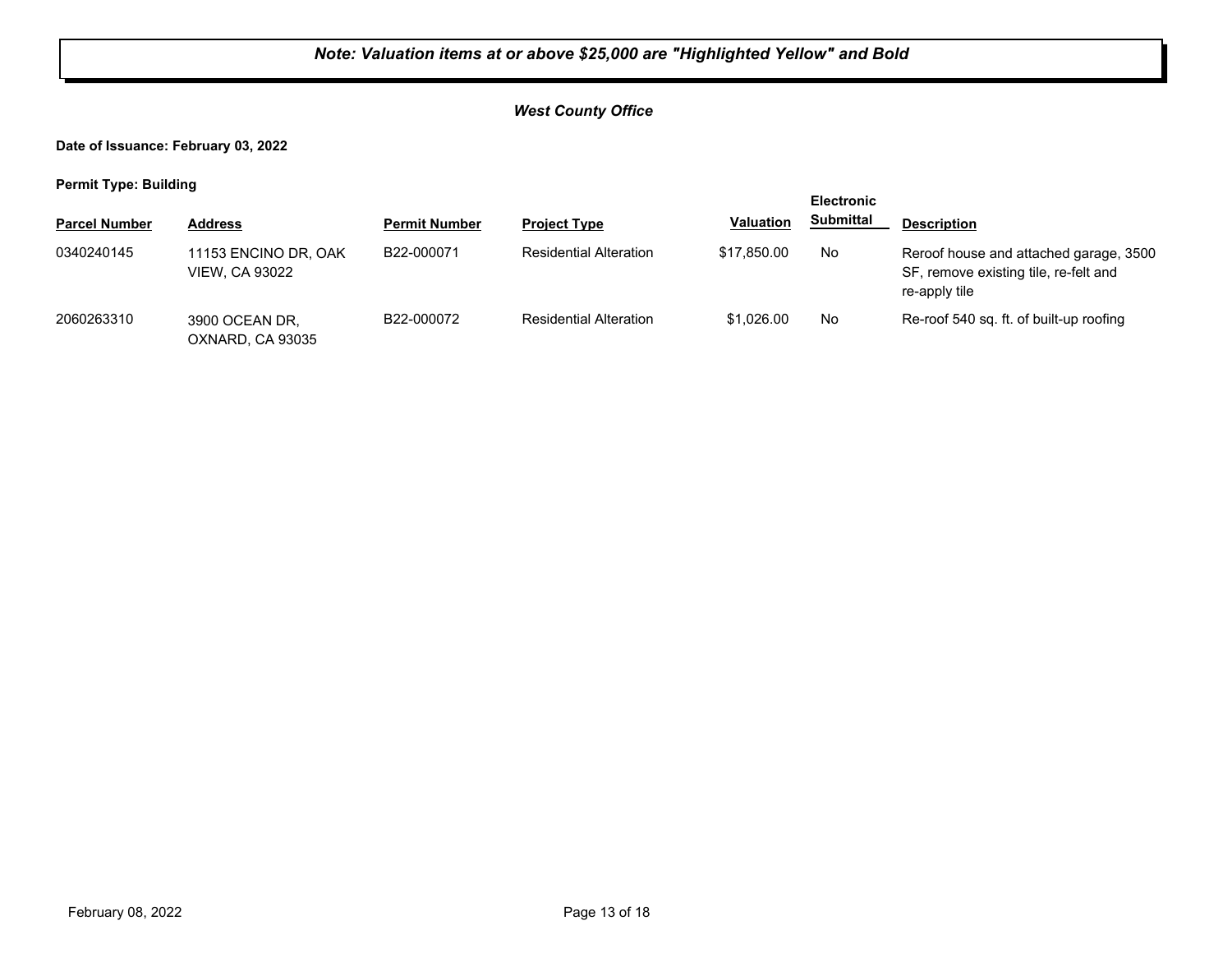## *West County Office*

## **Date of Issuance: February 03, 2022**

|                      |                                           |                      |                     |                  | <b>Electronic</b> |                                                                                                                                                                                                                                                                                                                                                                     |
|----------------------|-------------------------------------------|----------------------|---------------------|------------------|-------------------|---------------------------------------------------------------------------------------------------------------------------------------------------------------------------------------------------------------------------------------------------------------------------------------------------------------------------------------------------------------------|
| <b>Parcel Number</b> | <b>Address</b>                            | <b>Permit Number</b> | <b>Project Type</b> | <b>Valuation</b> | <b>Submittal</b>  | <b>Description</b>                                                                                                                                                                                                                                                                                                                                                  |
| 7000230395           | 11858 E EBB TIDE LN,<br>MALIBU, CA 90265  | C21-000377           | Residential         | \$15,531.60      | <b>Yes</b>        | Repair Fire Damage - Woolsey Fire -<br>remove and replace 57 sq. ft. of<br>windows, 192 sq. ft. of sliding glass door,<br>1,125 sq. ft. of comp shingles, 185 sq<br>ft. of metal roofing, 1,200 sq. ft. of R-15<br>insulation, 3,000 sq. ft. of 5/8" drywall, all<br>utilites                                                                                       |
| 7000240225           | 11964 E WHALERS LN.<br>MALIBU, CA 90265   | C21-000379           | Residential         | \$15,245.30      | <b>Yes</b>        | Fire Damage Repair - Lot #14A - Woolsey<br>Fire - Rebuild interior of condo to replace<br>finishes lost during Woolsey Fire, Replace<br>32 sq. ft. of Windows, 260 sq. ft. of<br>sliding glass doors, remove and replace<br>concrete tile on Mansard walls, 1,500 sq.<br>ft. of R-19 Insulation, 1,300 sq. ft. of R-15<br>Insulation, 5,500 sq. ft. of 5/8" drywall |
| 7000230125           | 11880 STARFISH LN,<br>MALIBU, CA 90265    | C21-000386           | Residential         | \$4,277.00       | Yes               | Remodeling (980sf) due to fire damage:<br>replace interior finishes, replace portions<br>of fire damaged roof deck and composition<br>roofing, remove and replace the concrete<br>tile on Mansard walls with standing seam<br>metal and re-build new exterior exit<br>stairway adjacent to this condo.<br>SAP not found                                             |
| 1080140045           | 6868 COYOTE CANYON<br>RD, SOMIS, CA 93066 | C21-001174           | PoolSpa             | \$25,749.70      | Yes               | Construction of pool with cover per<br>approved standard plans, includes details<br>#204-125, #212, #630 and #672                                                                                                                                                                                                                                                   |
| 2160040655           | 4070 VENTURA BL,<br>CAMARILLO, CA 93010   | C21-001343           | Commercial          | \$19,219.70      | Yes               | AT&T Cell site, remove (12) antennas and<br>add (6) antennas, remove 6 RRU's and<br>add (9) RRU's                                                                                                                                                                                                                                                                   |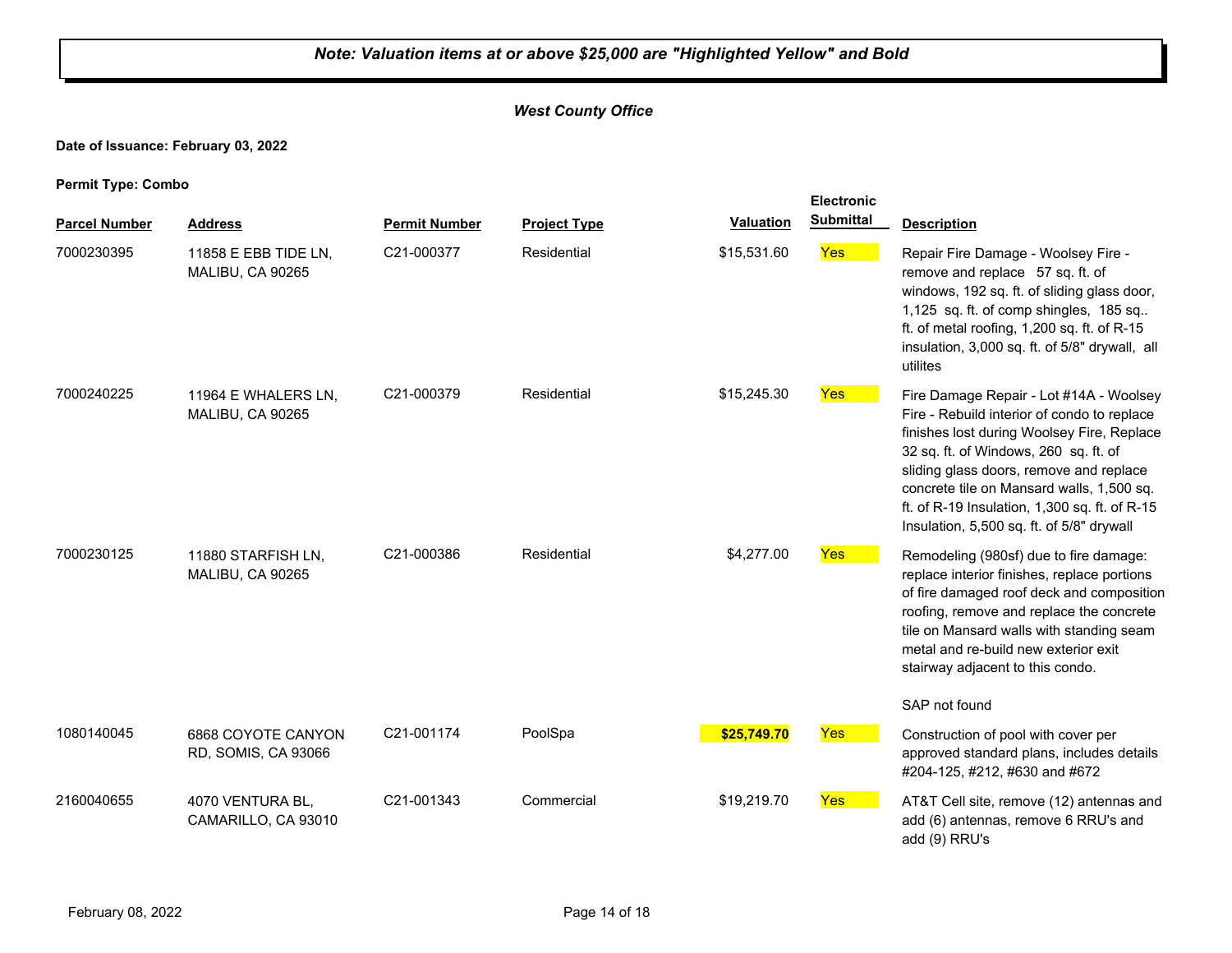## *West County Office*

#### **Date of Issuance: February 03, 2022**

**Permit Type: Combo**

| . .<br><b>Parcel Number</b> | <b>Address</b>                         | <b>Permit Number</b>    | <b>Project Type</b> | <b>Valuation</b> | <b>Electronic</b><br><b>Submittal</b> | <b>Description</b>                                                                                                                                       |
|-----------------------------|----------------------------------------|-------------------------|---------------------|------------------|---------------------------------------|----------------------------------------------------------------------------------------------------------------------------------------------------------|
| 1450156200                  | 576 COLLINS ST.<br>OXNARD, CA 93036    | C21-001352              | Residential         | \$444.00         | No                                    | ATF-<br>576 Collins St: Replace window in the<br>same location (20SF)<br>578 Collins St: Replace water heater<br>Site verify removal of toilet in garage |
| 1520071245                  | 395 AVOCADO PL.<br>CAMARILLO, CA 93010 | C22-000080              | PoolSpa             | \$32,815.10      | <b>Yes</b>                            | New 17'X33' swimming pool and 7'<br>diameter spa and deck using the county<br>standard plan #6-2019.                                                     |
| 1450156190                  | 566 COLLINS ST.<br>OXNARD, CA 93036    | C <sub>22</sub> -000090 | Residential         | \$0.00           | No                                    | Legalize water heater replacement, and<br>window replacement 4 sq. ft.<br>CV12-0101                                                                      |

#### **Permit Type: Electrical**

| <b>Parcel Number</b> | <b>Address</b>                               | <b>Permit Number</b> | <b>Project Type</b> | <b>Valuation</b> | <b>Electronic</b><br><b>Submittal</b> | <b>Description</b>                                                                                                                          |
|----------------------|----------------------------------------------|----------------------|---------------------|------------------|---------------------------------------|---------------------------------------------------------------------------------------------------------------------------------------------|
| 0110270085           | 1250 MEYERS RD, OJAI,<br>CA 93023            | E21-000813           | Residential         | \$8,990.00       | Yes                                   | Installation of a roof mounted solar PV<br>system (24.75 kW), 3-Tesla Powerwall<br>battery backup system, and 1-200A<br>backup loads panel. |
| 0460221030           | 885 SIMI ST. FILLMORE.<br>CA 93015           | E22-000029           | Residential         | \$0.00           | Yes                                   | Installation of (3) tesla powerwalls                                                                                                        |
| 0610046055           | 219 BUNDREN ST. OAK<br><b>VIEW, CA 93022</b> | E22-000031           | Residential         | \$0.00           | Yes                                   | Installation of battery backup system                                                                                                       |
| 2060267180           | 4049 OCEAN DR.<br>OXNARD, CA 93035           | E22-000073           | Residential         | \$113.60         | No                                    | installation of electrical outlet to deck                                                                                                   |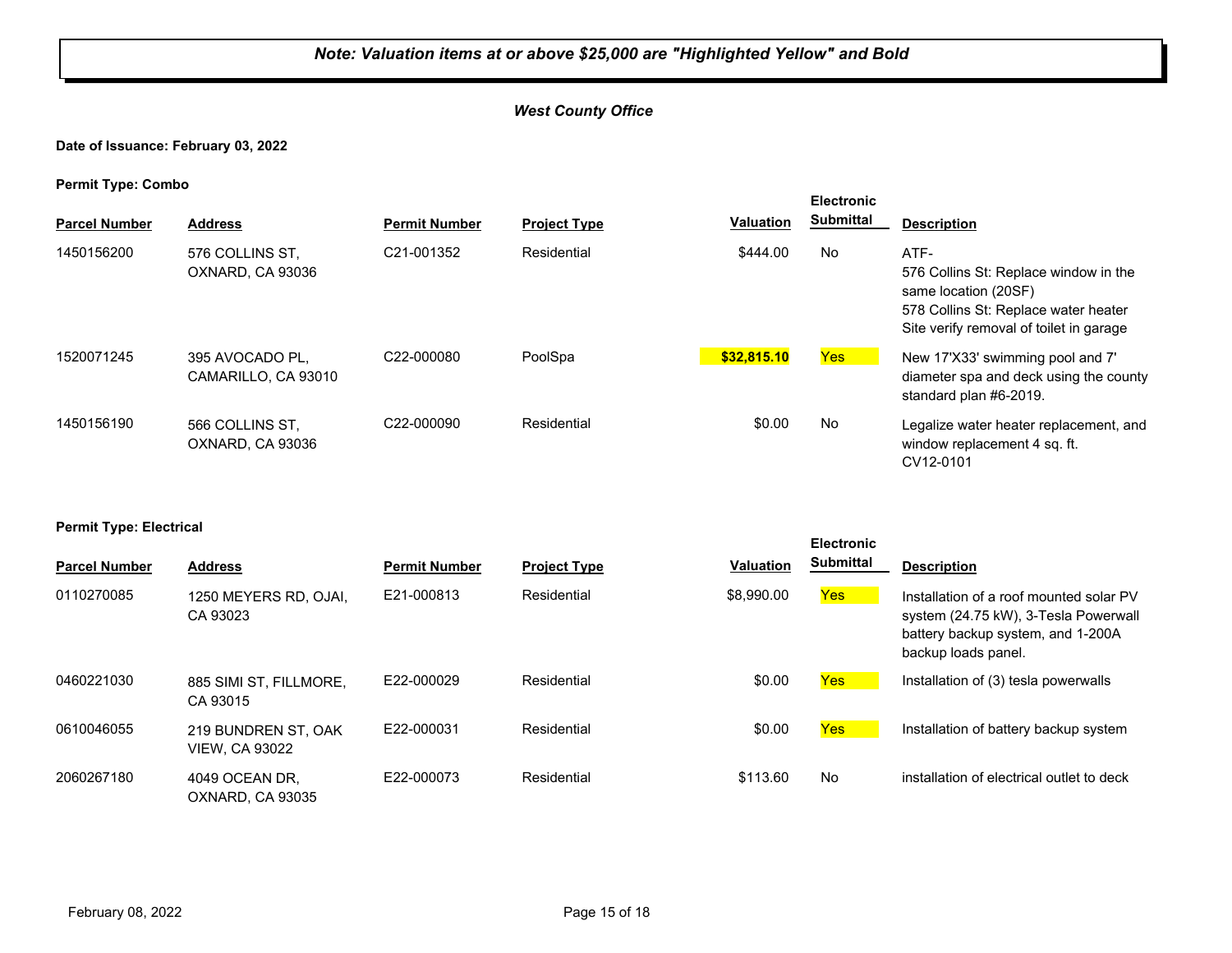## *West County Office*

**Date of Issuance: February 03, 2022**

**Permit Type: Plumbing**

| . .                  |                                        |                      |                     |                  | <b>Electronic</b> |                                                                                                             |
|----------------------|----------------------------------------|----------------------|---------------------|------------------|-------------------|-------------------------------------------------------------------------------------------------------------|
| <b>Parcel Number</b> | Address                                | <b>Permit Number</b> | <b>Project Type</b> | <b>Valuation</b> | Submittal         | <b>Description</b>                                                                                          |
| 2060173135           | 2311 ROOSEVELT BL.<br>OXNARD, CA 93035 | P22-000024           | Commercial          | \$0.00           | No                | Tenant Improvement in Unit #1 - Replace<br>like for like - 3compartment sink, 1 Tub<br>sink and 1 hand sink |

#### **Date of Issuance: February 04, 2022**

#### **Permit Type: Electrical**

|                      |                                     |                      |                     |                  | <b>Electronic</b> |                                                                 |
|----------------------|-------------------------------------|----------------------|---------------------|------------------|-------------------|-----------------------------------------------------------------|
| <b>Parcel Number</b> | <b>Address</b>                      | <b>Permit Number</b> | <b>Project Type</b> | <b>Valuation</b> | <b>Submittal</b>  | <b>Description</b>                                              |
| 0280130045           | 2735 GRAND AV, OJAI,<br>CA 93023    | E22-000075           | AG                  | \$0.00           | <b>Yes</b>        | new 200 a/480 y electrical service for<br>agricultural well     |
| 0630153205           | 252 FRASER LN,<br>VENTURA, CA 93001 | E22-000077           | Residential         | \$0.00           | <b>Yes</b>        | install roof mounted solar pv-21 panels,<br>7.45 Kw, 1 inverter |

#### **Permit Type: Mechanical**

| <b>Parcel Number</b> | Address                                        | <b>Permit Number</b> | <b>Project Type</b> | Valuation | <b>Submittal</b> | <b>Description</b>                                   |
|----------------------|------------------------------------------------|----------------------|---------------------|-----------|------------------|------------------------------------------------------|
| 1100170300           | 5544 N GREENTREE DR.<br><b>SOMIS, CA 93066</b> | M22-000034           | Residential         | \$0.00    | Yes              | Replace 5 ton A/C condenser in the same<br>location. |

**Electronic**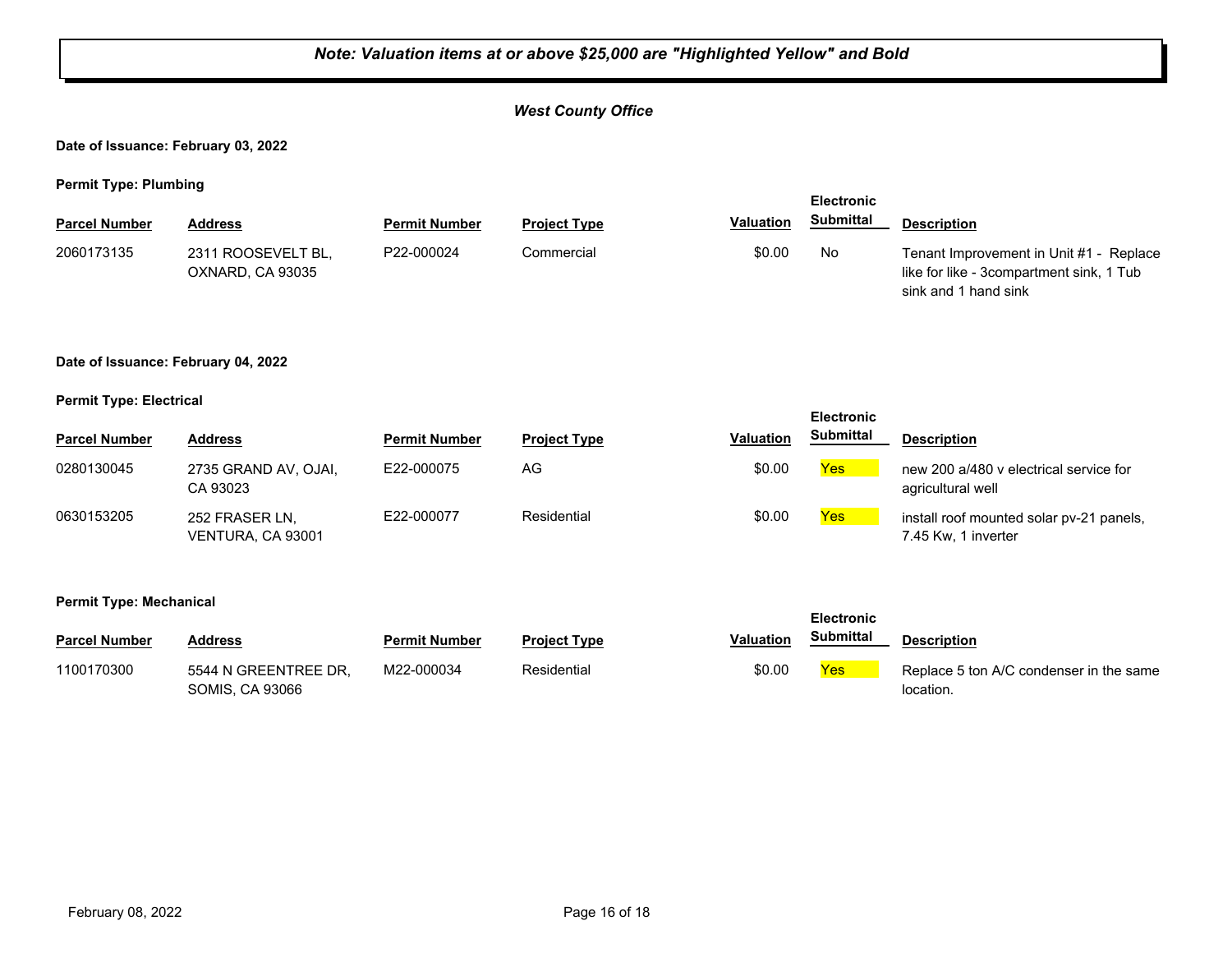## *West County Office*

**Date of Issuance: February 04, 2022**

**Permit Type: Plumbing**

| . .                  |                                     |                      |                     |                  | <b>Electronic</b> |                                                       |
|----------------------|-------------------------------------|----------------------|---------------------|------------------|-------------------|-------------------------------------------------------|
| <b>Parcel Number</b> | <b>Address</b>                      | <b>Permit Number</b> | <b>Project Type</b> | <b>Valuation</b> | <b>Submittal</b>  | <b>Description</b>                                    |
| 1450156200           | 578 COLLINS ST.<br>OXNARD, CA 93036 | P22-000025           | Residential         | \$0.00           | No                | legalize installation of water heater --<br>CV19-0196 |
| 1450156190           | 568 COLLINS ST,<br>OXNARD, CA 93036 | P22-000026           | Residential         | \$0.00           | No                | legalize water heater installation -                  |

**West County Office Valuation Subtotal: \$903,900.30**

**Total Unincorporated Weekly Valuation: \$1,873,404.90**